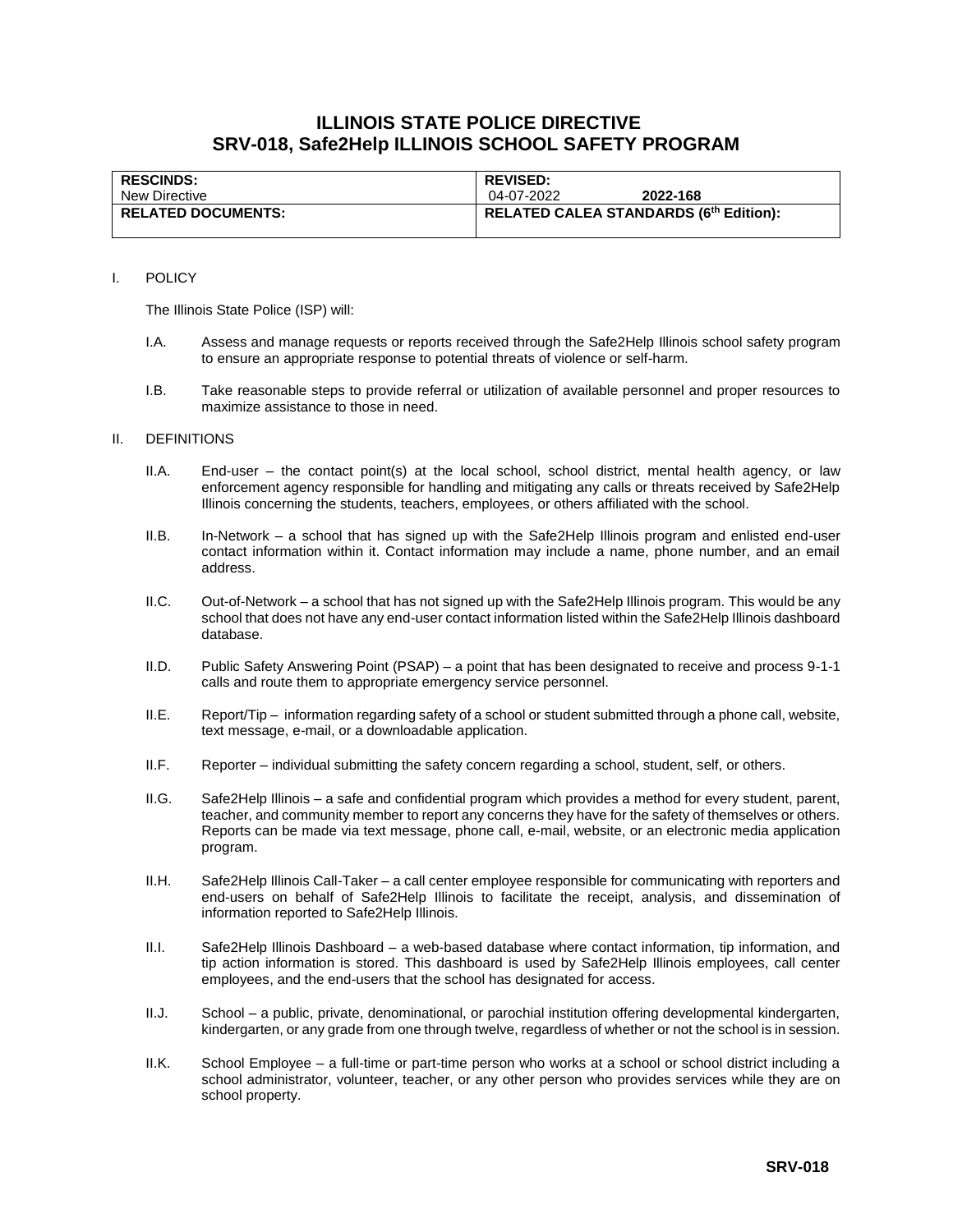# **SRV-018 Safe2Help Illinois School Safety Program Page 2 of 5**

- II.L. School Intelligence Officer (SIO) employee assigned to the Statewide Terrorism & Intelligence Center (STIC) who manages a "For Official Use Only" information sharing network designed to enhance school safety.
- II.M. School Property a building, playground, ball field, or any other real property used for school purposes to impart instruction to school students or used for school purposes, functions, events, and activities regardless of whether or not school is in session.
- II.N. Student a person who is enrolled in a school for the purposes of learning regardless of whether or not the school is in session.

#### III. RESPONSIBILITIES

- III.A. STIC staff assigned to the Safe2Help Illinois program will monitor and process all Safe2Help Illinois incidents.
- III.B. Assigned staff will prioritize the reports as follows:
	- III.B.1. Critical reports
		- III.B.1.a. Imminent Harm

Determine if there is an imminent threat of violence, planned school attack, or self-harm which needs immediate action and referral to law enforcement.

III.B.1.b. Emergency

Determine if the report is in reference to a medical emergency, fire, or crime in progress which requires notification to the local PSAP or 9-1-1 center.

III.B.1.c. Crimes Against Persons

Determine if the report is in regards to a crime that has occurred against a person, but is not currently in progress (ie. child abuse, sexual assault/abuse, kidnapping, child pornography, etc.).

III.B.2. Standard inappropriate behavior reports

Determine if the report involves inappropriate behavior which may or may not need to be reported to law enforcement personnel (bullying, hazing, harassment, substance abuse, runaway, etc.).

III.B.3. Other school-related reports

Determine if the report is in regards to a matter that does not involve school safety or a threat of harm (truancy, general complaints against personnel, general complaints regarding the school, etc.).

#### IV. PROCEDURES

- IV.A. Handling Notifications
	- IV.A.1. General Tips
		- IV.A.1.a. Once Safe2Help Illinois receives a tip that is a threat to life or otherwise criminal in nature, STIC will follow up with local law enforcement to assure receipt of tip information. If needed, Safe2Help Illinois personnel may assist with follow up coordination between other end-users.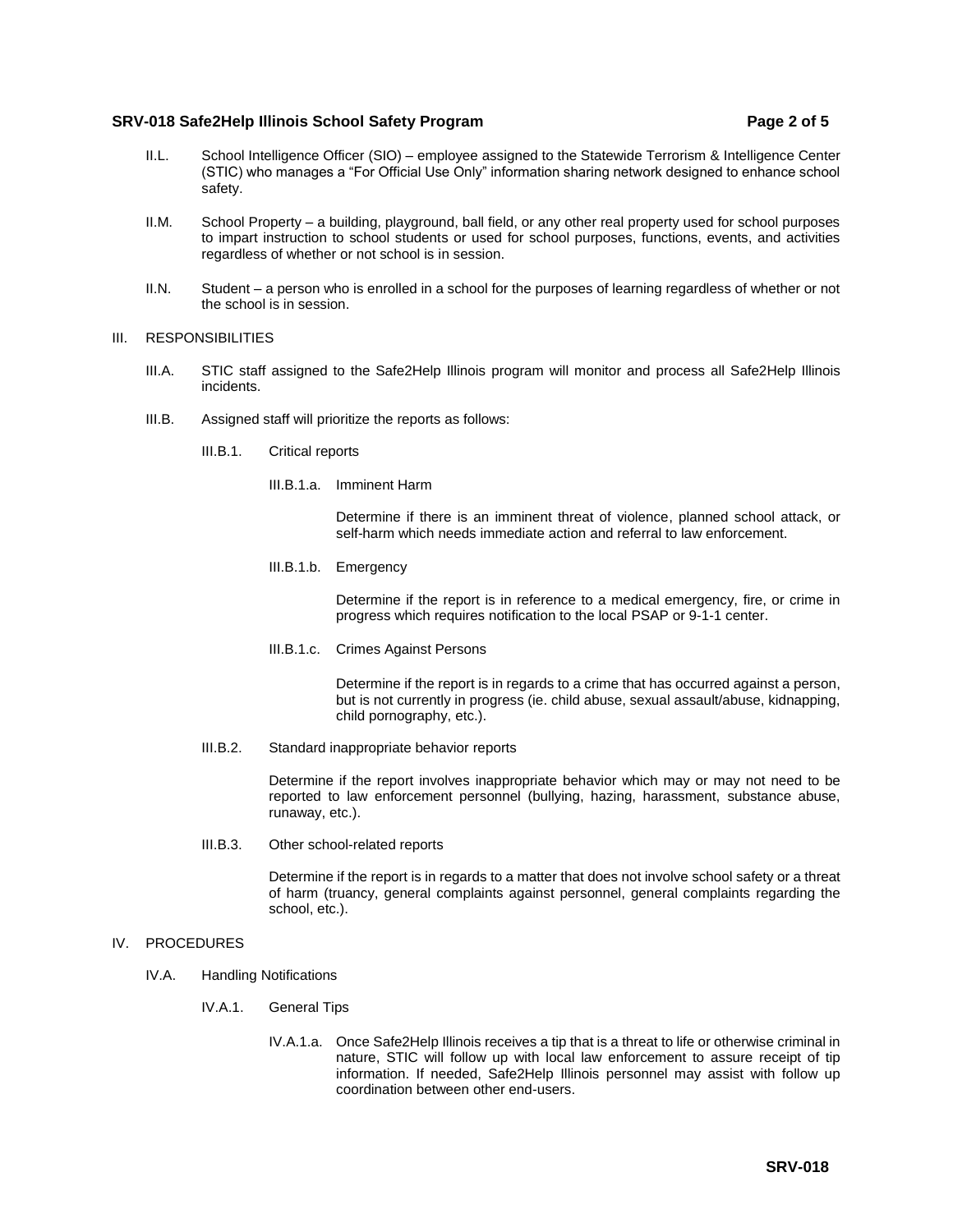### **SRV-018 Safe2Help Illinois School Safety Program Page 3 of 5**

- IV.A.1.b. STIC will provide analytical support to the local law enforcement agency upon request.
- IV.A.2. Critical Reports
	- IV.A.2.a. Imminent Harm
		- IV.A.2.a.1) Call-takers receiving notification of a threat or situation involving imminent bodily harm already in progress will immediately call the PSAP/9-1-1 communications center and all points of contact (POC) listed for that school district in the call center database to request first responder and emergency personnel deployment to properly handle the situation. POCs will also be notified from the call center by electronic mail, which will contain tip information.
		- IV.A.2.a.2) Call-takers receiving notification of a threat or situation involving imminent bodily harm that is not yet in progress will immediately call PSAP/9-1-1 communications center and all POCs listed for that school district in the call center database to request first responder and emergency personnel deployment to properly handle the situation. POCs will also be notified from the call center by electronic mail, which will contain tip information.
		- IV.A.2.a.3) Any reports regarding imminent threats of harm will be reviewed by the ISP Intelligence Command to determine whether notification to ISP District or Zone personnel is required.
	- IV.A.2.b. Emergency
		- IV.A.2.b.1) Call-takers receiving notification of an emergency will immediately call the PSAP/9-1-1 communications center and all POCs listed for that school district in the call center database to request first responder and emergency personnel deployment to properly handle the situation. POCs will also be notified from the call center by electronic mail, which will contain tip information.
		- IV.A.2.b.2) Emergency reports may include, but are not limited to, a fire, trauma, or potential injury.
		- IV.A.2.b.3) Reports regarding an immediate threat of harm will be reviewed by the ISP Intelligence Command to determine whether notification of ISP District or Zone personnel is required.
	- IV.A.2.c. Crimes Against Persons
		- IV.A.2.c.1) Call-takers receiving notification of crimes being committed against persons will immediately call the PSAP/9-1-1 communications center and all other POCs listed for that school district in the call center database in order to request the deployment of first responders and emergency personnel to properly handle the situation. POCs will also be notified of the situation from the call center by electronic mail. The electronic mail will contain tip information.
		- IV.A.2.c.2) Crimes against persons reports may include, but are not limited to, assaults, fights, domestic violence, dating violence, sexual assaults, sexual abuse, sexual misconduct, human trafficking, kidnapping, child abduction, child abuse, child neglect, and/or internet crimes.
		- IV.A.2.c.3) Any reports regarding crimes against persons will be reviewed by the ISP Intelligence Command to determine whether notification to ISP District or Zone personnel is required.
		- IV.A.2.c.4) Reports involving the abduction or kidnapping of minors should also be reported through the Amber Alert and/or Endangered Missing Person Advisory alert mechanisms.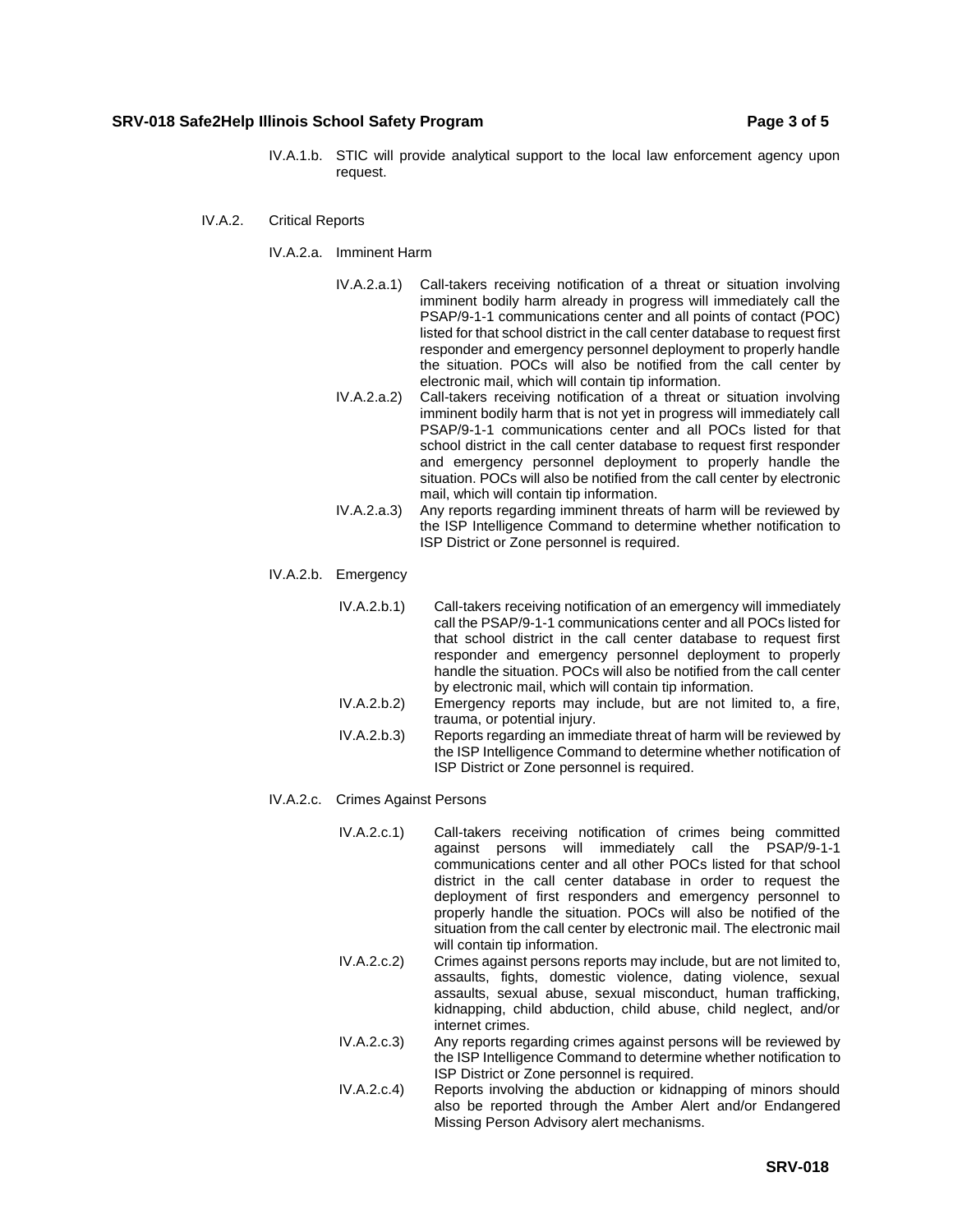# **SRV-018 Safe2Help Illinois School Safety Program Page 4 of 5**

- IV.A.2.c.5) Reports involving pornographic images of children should be reported to, and handled by, local law enforcement only. No pornographic images will be displayed or shared through the dashboard. The investigating agency will work directly with the call center to obtain images/items of evidentiary value.
- IV.A.3. Standard Inappropriate Behavior Reports
	- IV.A.3.a. Call-takers receiving notifications of a standard inappropriate behavior report will notify all other POCs listed for that school district in the call center database by electronic mail.
	- IV.A.3.b. Inappropriate behavior reports may include, but are not limited to, bullying, cyber bullying, discrimination, harassment, hazing, runaways, smoking, vaping, substance abuse, or staff inappropriate conduct. Reports of inappropriate behavior could include, but are not limited to; bullying, cyber bullying, discrimination, harassment, hazing, runaways, smoking, vaping, substance abuse, or staff inappropriate conduct.
	- IV.A.3.c. ISP investigative and technological resources will be utilized as necessary to attempt to locate runaway subjects.
- IV.A.4. Other School-Related Reports
	- IV.A.4.a. Call-takers receiving notification of other categorized school-related reports will notify all POCs listed for that school district in the call center database for notification by electronic mail. The electronic mail will contain tip information.
	- IV.A.4.b. Other school-related reports may include, but are not limited to, general complaints, false reports, pranks, requests for information, incomplete information, or misapplication of the system.

**NOTE:** It is the responsibility of the SIO to maintain communication with school officials about relevant school safety matters and information sharing. The SIO will also assist in coordination between schools and the Safe2Help Illinois program. The relationship between the SIO's outreach and the Safe2Help Illinois program will reinforce and enhance the effectiveness of each.

IV.A.5. Out-of-Network Tips

Safe2Help Illinois will make the following notifications for tips from school districts or regions that are not registered with the Safe2Help Illinios program (Out-of-Network):

IV.A.5.a. Critical

The Safe2Help Illinois call center will call the listed PSAP/9-1-1 transfer number to make notification of critical tips to law enforcement and follow up as required. Safe2Help Illinois call center personnel will document the tip in the Safe2Help Illinois dashboard. STIC Safe2Help Illinois analysts will notify Safe2Help Illinois marketing and outreach of the tip information.

IV.A.5.b. Standard

STIC will notify the appropriate law enforcement agency of jurisdiction and assist with end-user coordination and follow up as needed If the tip contains a standard safety issue. Safe2Help Illinois call center personnel will document the tip in the Safe2Help Illinois dashboard. STIC Safe2Help Illinois analysts will notify Safe2Help Illinois marketing and outreach of the tip information.

IV.A.5.c. Other

Safe2Help Illinois call center personnel will document other tips in the Safe2Help Illinois dashboard. STIC Safe2Help Illinois analysts will notify Safe2Help Illinois marketing and outreach of the tip information.